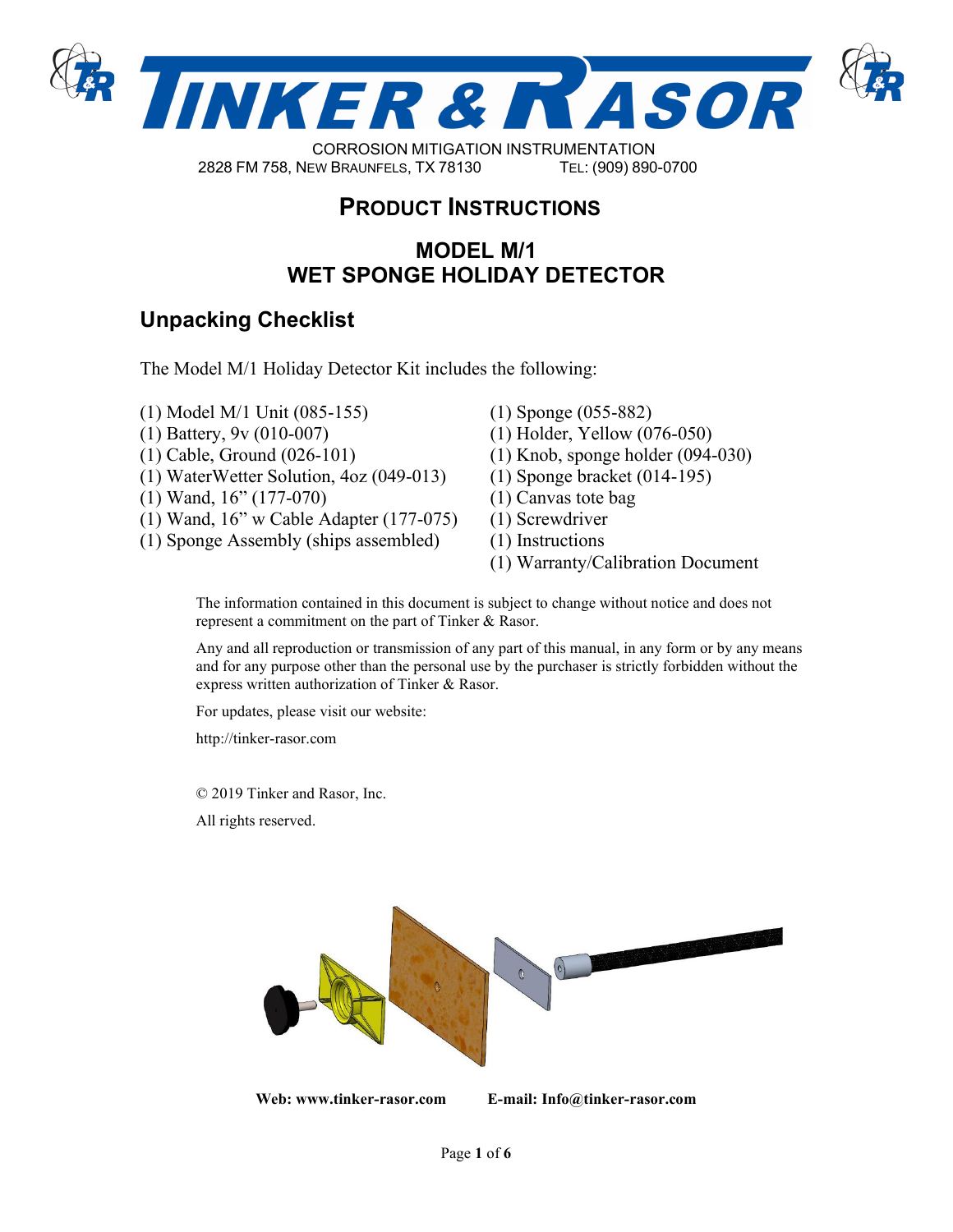

 CORROSION MITIGATION INSTRUMENTATION 2828 FM 758, NEW BRAUNFELS, TX 78130 TEL: (830) 253-5621

## **PRODUCT INSTRUCTIONS**

The Model M/1 Holiday Detector is a highly sensitive device designed to locate holidays (pin holes, voids, etc.) in thin film protective coatings of relatively high electrical resistance when such films are applied to the surface of material of low electrical resistance. In these applications, such as painted metal surfaces, the Model M/1 Holiday Detector will locate these points very accurately with an audible and visual signal. This method of inspection of thin film is a non-destructive test and will not injure the protective coating.

#### **EQUIPMENT**

The Model M/1Holiday Detector consists of a portable battery powered electronic instrument, a wand handle, and sponge assembly (open cell sponge ships compressed, will expand with water), and ground wire. The instrument is housed in a sturdy plastic case with provision for attachment of optional (not included) headphones.

The detector is a "non-destructive wet sponge" type holiday detector. The basic electronic design of the Model M/1 Holiday Detector is that of a very sensitive circuit which is energized by one 9v battery. When current of 500 or 700 (+/- 10/%) micro-amperes flows in the circuit, an audible and visual signal is actuated.

The test lead wire used in the ground wire can handle a minimum of 100 milliamps at 100 volts. If replacement or additional wire is needed, make sure it meets these requirements. Up to 100' length of ground wire does not adversely affect the detectors operation, in most cases. If adding additional ground wire, 14 AWG stranded or equivalent is recommended.

The exploring electrode is open-cell sponge material and is conductive when saturated with a wetting solution. The sponge electrode is attached to the non-conductive wand handle by means of the bolt with knob, plastic sponge holder and backing plate.

The wetting solution should consist of potable tap water and a wetting agent. The ratio of one (1) ounce agent to one (1) gallon tap water is recommended. Tinker & Rasor *WATER-*WETTER© is a non-sudsing wetting agent, available in 8 oz. bottles, factory direct or through stocking distributors.

#### **PRE-ELECTRICAL TEST PROCEDURES**

The protective coatings should be dry and free of all contamination prior to electrical holiday testing. Proper curing and drying time of the protective coating must be established prior to conducting electrical holiday testing.

**Note**: Solvents retained in the protective coating film can cause erroneous indications (false holidays) during electrical testing.

The dry film thickness should not exceed 20 mils when electrical holiday testing is done with the low voltage Model M/1Holiday Detector. Film thickness should be determined with a nondestructive dry film thickness gauge to make sure limits are not exceeded.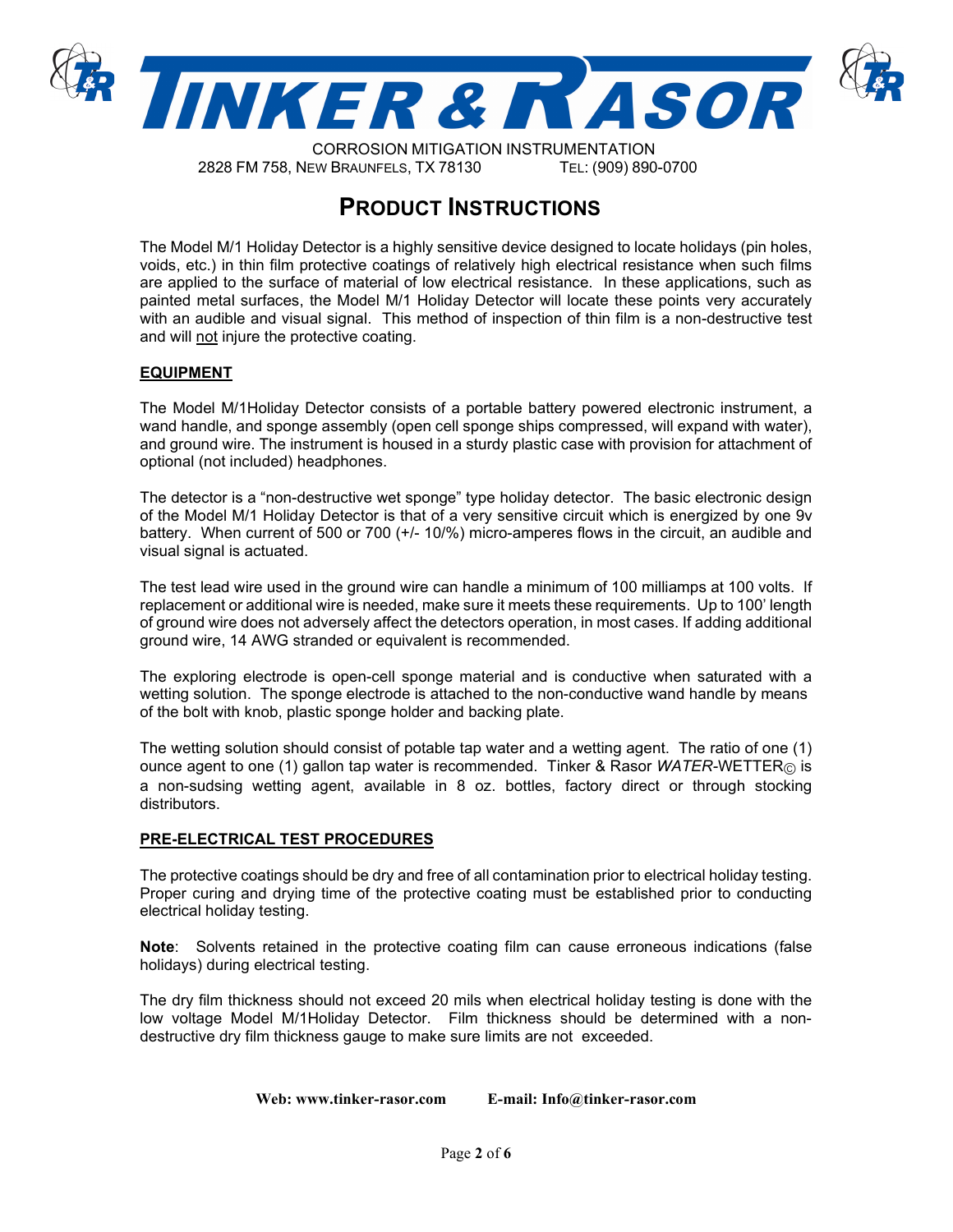

 $\&25526,210,7,7,21,167580$ (177,211) )01(:%5\$81)(/67;7(/

## **PRODUCT INSTRUCTIONS**

*Special Note: Ordinary tap water will generally suffice to dampen the sponge electrode, provided the protective coating thickness does not exceed 10 mils. The factory* provided the protective coating thickness does not exceed 10 mils. *recommended practice is to use a wetting agent at all times, regardless of coating thickness up to 20 mils. The low voltage holiday detector is not recommended for coatings greater than 20 mils of thickness.*

Check battery voltage. This can be done by shorting the wet sponge with the bare end of the ground cable of the holiday detector. If a steady, level audible signal is heard, the battery voltage is OK. If the audible signal starts to attenuate while testing, REPLACE battery. Note: A battery output voltage drop of over 10% also indicates weak battery.

#### **HOLIDAY DETECTOR ASSEMBLY**

Assemble the Holiday Detector by first connecting the ground cable to the handle. Insert the ground cable connector into the handle, and then rotate one quarter turn counter clockwise to lock. Connect the wand handle to the front (nose) of the instrument and screw down until firmly seated. Attach the sponge bracket (aluminum piece), sponge, sponge holder (plastic piece) and the knob with threaded bolt through all and screw down on the wand end. Saturate the sponge in a wetting solution.



#### **CHANGING THE BATTERY**

The M/1 is powered by a replaceable 9v battery. To access the battery, locate the BATTERY ACCESS label on the main top panel of the instrument. There are two (2) screws near the handle that need to be removed. Once removed, lift and rotate the BATTERY ACCESS door toward the front of the instrument and remove. Replace



the BATTERY ACCESS door by hooking the latch under the mail panel and rotating back into place. The latch will snap in and the BATTERY ACCESS door will sit flush when properly aligned.

The 9v battery is located inside the battery access area and is attached to a battery terminal connector. The battery connecter can be removed by firmly grasping the battery with one hand and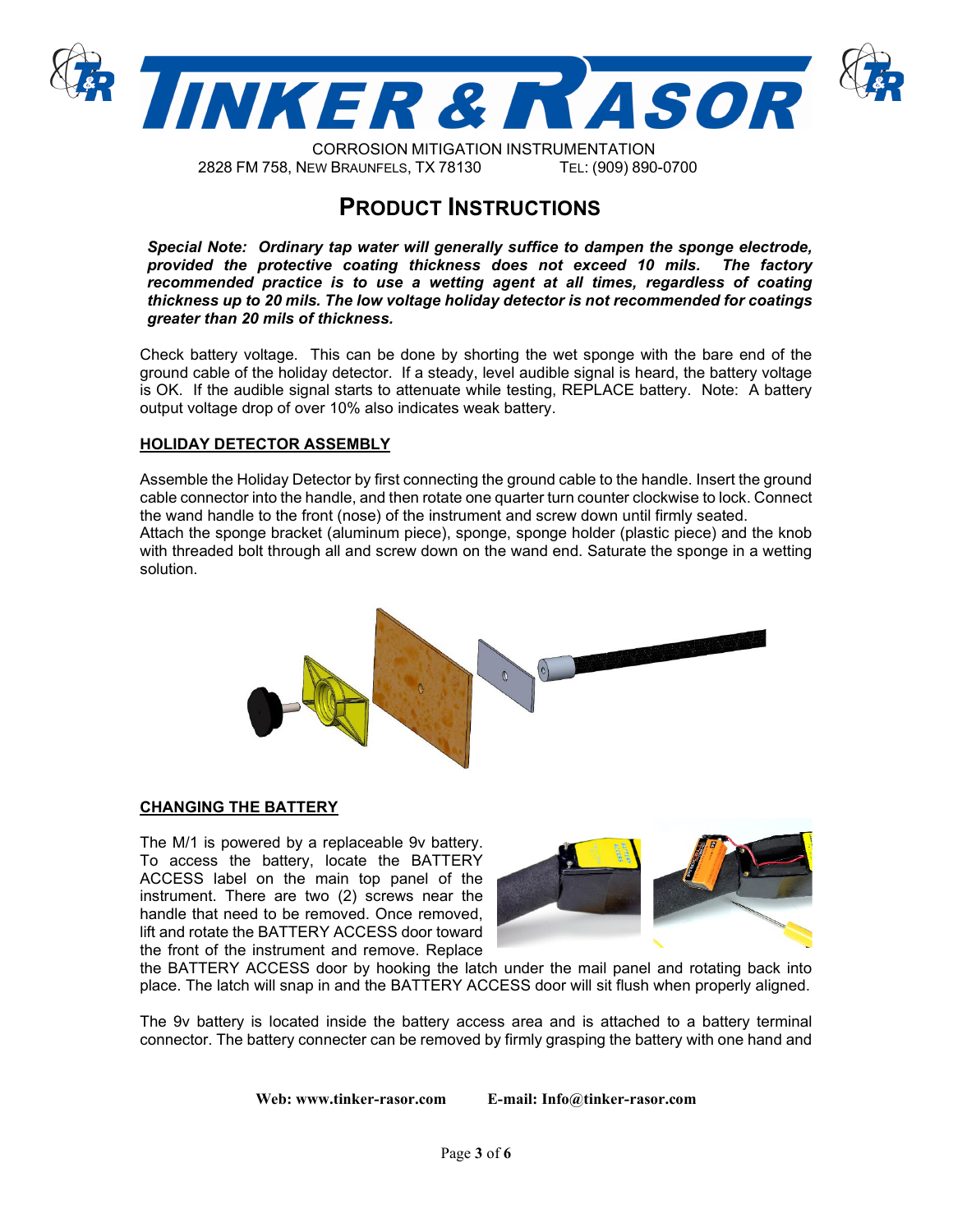

CORROSION MITIGATION INSTRUMENTATION 2828 FM 758, NEW BRAUNFELS, TX 78130 TEL: (909) 890-0700

## **PRODUCT INSTRUCTIONS**

the connector with the other and pulling apart. Do not use a screwdriver or any prybar made of a conductive material to separate the battery from the connector.

When replacing the battery, observe polarity. The 9v battery has two terminals side by side. The smaller terminal is the Positive (+) connection, as indicated on the battery (most batteries). The larger terminal on the battery is Negative (-). When connecting the 9v battery to the battery connector, ensure that the terminals are mating with the corresponding connector. If the battery terminals do not snap into the battery connector terminals, the battery may be backwards.

#### **ELECTRICAL TESTING PROCEDURES**

The sponge electrode should contain sufficient amount of wetting solution to assure moisture penetration from the sponge electrode into any defect that may be present in the protective coating. Excess wetting solution should be squeezed out of the sponge electrode.

Attach ground wire directly to the bare structure (substrate) under test. On coated steel structures the ground wire must be directly connected to the bare metal.

On coated concrete structures the ground wire should be connected directly to the reinforcing steel embedded in the concrete. If rebar is not present, a ground connection to the concrete can be made by placing the bare end of the ground wire against the bare concrete surface and anchor it down with a burlap bag filled with damp sand.

The ground wire can be checked quickly for proper connection by contacting the wetted sponge electrode to the bare structure and observing an audible signal, indicating correct electrical continuity of the holiday detector circuit.

The rate of inspection speed of the sponge electrode over the protective coated surface should not exceed sixty (60) linear feet per minute. Using a double stroke of the sponge electrode over each area assures better inspection coverage with less likelihood of any missed areas.

#### **CALIBRATION**

Factory calibration on Model M/1 Holiday Detectors is set at 700 micro-amperes (+/- 10%) of current flow to complete the circuit for the audible signal to indicate a coating holiday on metal substrates. For coatings on concrete substrates, the Model M/1 must be adjusted for current flow of 500 microamperes (+/- 10%).

#### **ADJUSTMENT OF SIGNAL SYSTEM**

Model M/1 Holiday Detector sensitivity may be verified by simply depressing push buttons on the front of the instrument. The instrument is Factory set for use on steel structures.

For use on steel structures, depress **BLACK** button (80K); Detector should signal and **LED** will light if detector is in calibration.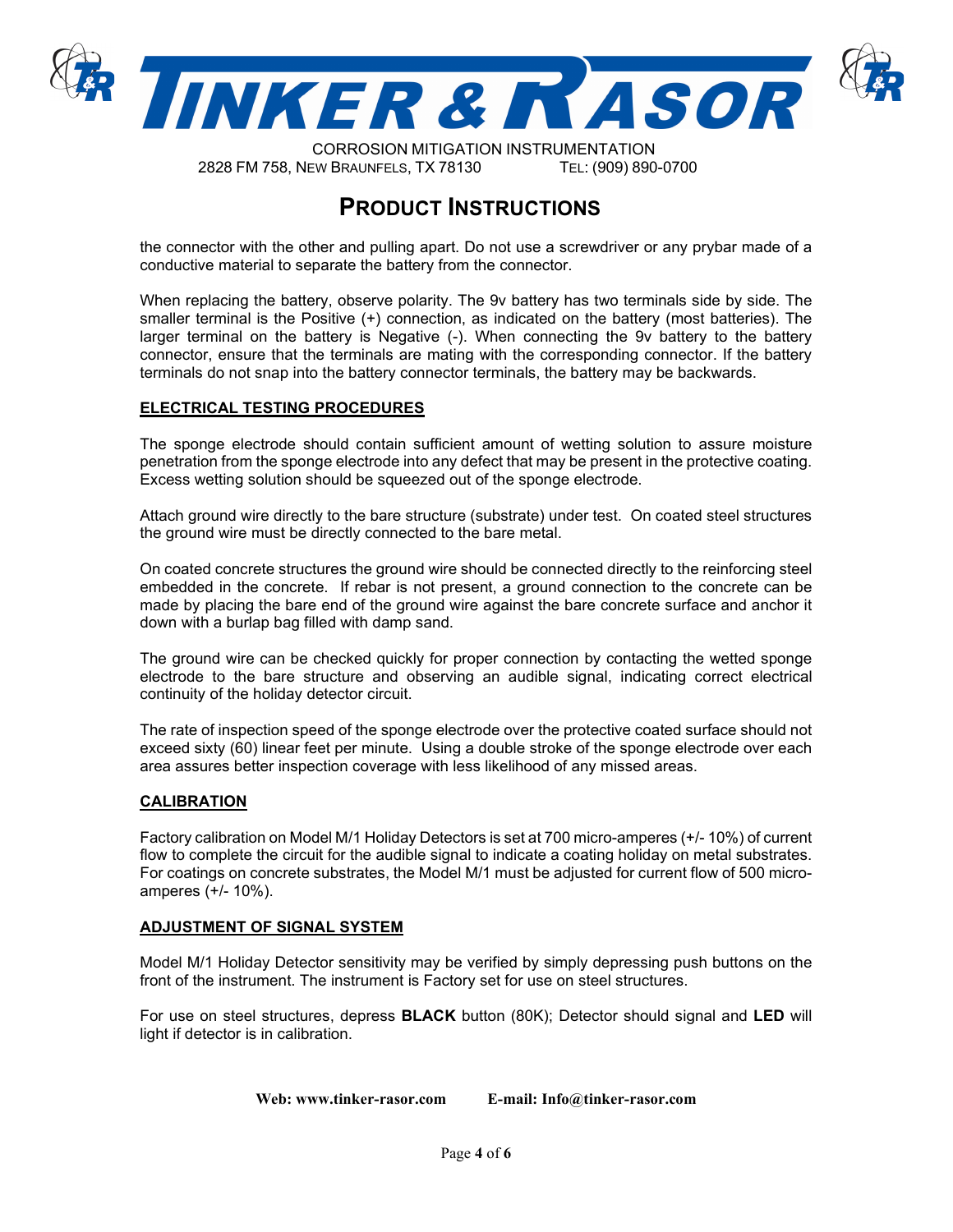

CORROSION MITIGATION INSTRUMENTATION 2828 FM 758, NEW BRAUNFELS, TX 78130 TEL: (909) 890-0700

## **PRODUCT INSTRUCTIONS**

Depress **RED** button (90K): Detector should **NOT** signal and **LED** will **NOT** light if detector is in calibration.

If the detector signals when either the **BLACK** button (80K) or the **RED** button (90K) is depressed, the unit is set for concrete structures. The adjustment is a small jumper setting on the main circuit board.

If the BLACK button (80K) fails to signal, the instrument is not in calibration and should be sent for Factory calibration.

#### **ACCESSORIES**

All accessories included with the instrument (page 1 list) are available for purchase, including additional sponges. Sponge electrodes are available in standard size, as included with new instruments, or as custom size widths, or as disks for internal pipeline coatings. Contact T&R for details.

The Wand with Cable Adapter has been added to the new style M/1 to allow customers to continue to use the M/1 as it was in its previous form. The unit can be secured using the belt loop on the side of the case when using the Wand with Cable Adapter.

The M/1 can use optional headphones for loud/noisy environments. Headphones are available for purchase from Tinker & Rasor or many standard headphones with 3.5mm jack will work with the M/1.

#### **FACTORY REPAIRS**

Holiday Detectors returned to the factory for repairs should be sent TRANSPORTATION PREPAID. In most cases the detector can be repaired and returned the same day it is received at the factory.

#### **WHEN ORDERING PARTS FOR YOUR DETECTOR OR REQUESTING FURTHER INFORMATION ALWAYS GIVE THE DETECTOR'S SERIAL NUMBER.**

**Visit [www.tinker-rasor.com/repair](http://www.tinker-rasor.com/repair) for shipping information and the Repair Form** 

105-179